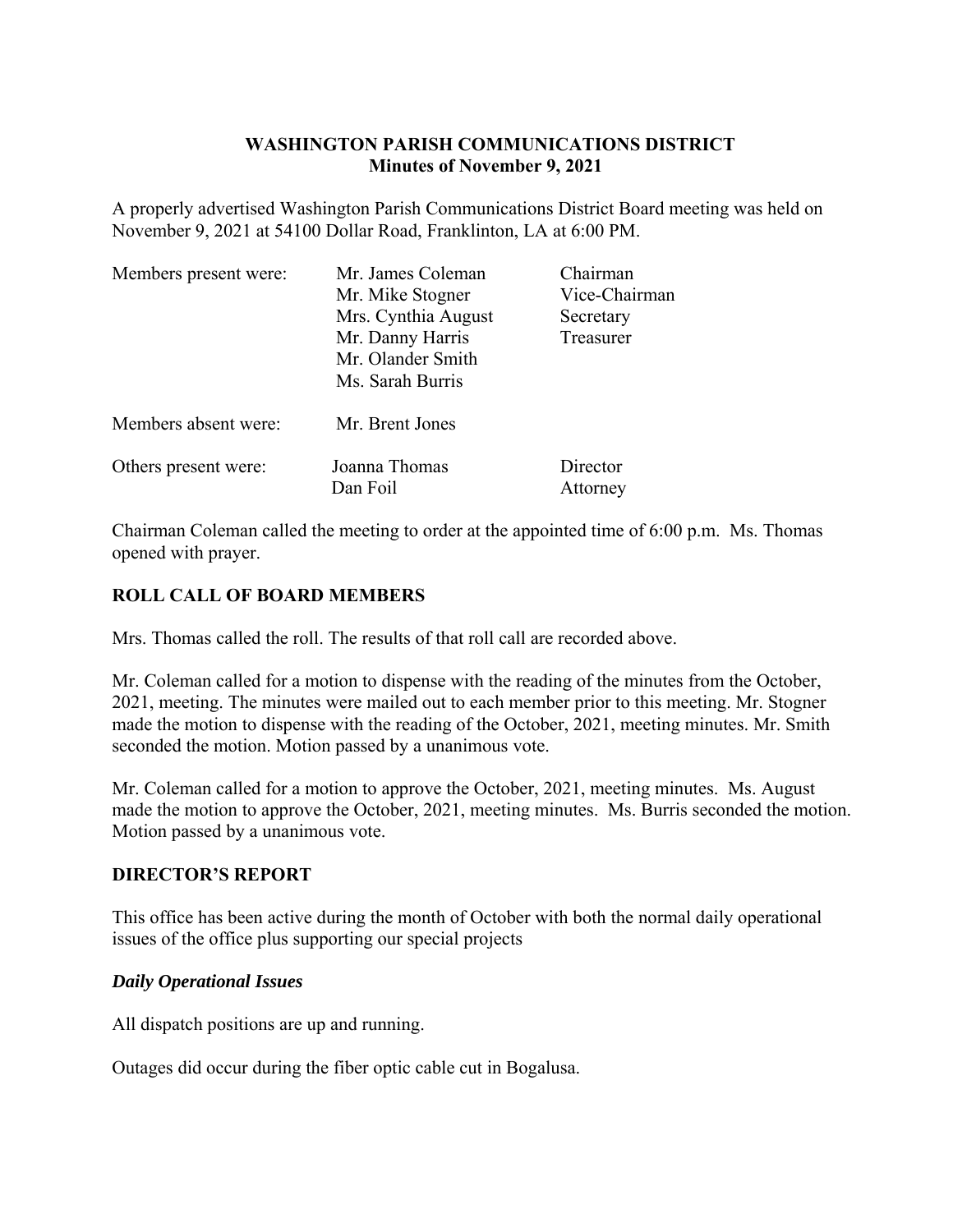For the month of October we issued 25 new addresses they were:

| Franklinton | 08 |
|-------------|----|
| Mt. Hermon  | 03 |
| Bogalusa    | 03 |
| Pine        | 07 |
| Varanado    | 01 |
| Angie       | 03 |
| Total       | 25 |

MS Moore and MS Jones continue to work on the mapping.

The accounting system is working well. Jim and I continue to input the monthly financial data. Minda has finished the year end audit.

Mrs. Moore continues to do the addressing and both MS Moore and MS Jones continuing to work on map updates on a daily basis.

#### *Special Projects*

- 1. The project to prepare our equipment to utilize the new map data field collection system is continuing its shakeout phase. The old system is no longer being used.
- 2. An emergency responder map is currently being reviewed on (1) a searchable ESRI web site and (2) in pdf form on the Communications District web site.
- 3. The large map printer has been installed.
- 4. The Rave School Panic Button system has been reviewed with the Bogalusa School System Superintendent.

These have been an interesting and productive month for our office. I would like to thank the board for their support and inputs.

Mr. Coleman called for any questions concerning the Director's Report. Hearing none, Mr. Coleman called for a motion to accept and approve the Director's report. Mr. Harris made the motion to accept and approve the Director's Report as given. Ms. Burris seconded the motion. Motion passed by a unanimous vote.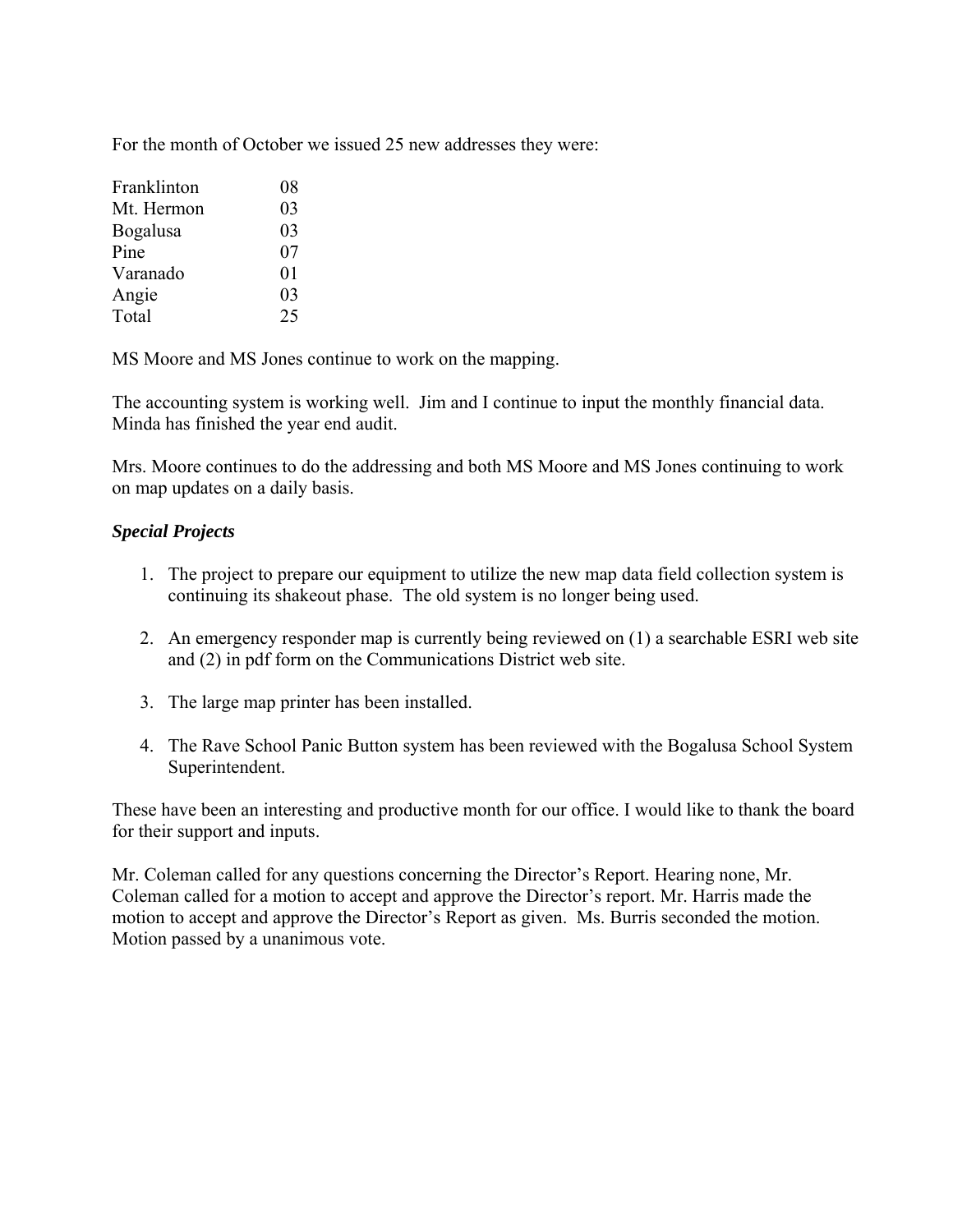# **CHAIRMAN'S REPORT**

### **Public 911 Education**

The site was visited by 185 new users with 226 page hits in October which unchanged from the previous month. Foreign users were from China, Ireland, Ukraine, and Canada.

### **Special Projects**

- Weekly review of ongoing technical issues continue.
- A new preliminary budget estimate is being prepared for the replacement of the Franklinton tower. An older estimate was \$ 135,000. This project may end up being the highest priority 2022 project due to A) Rust damage to the tower legs, and B) The high importance to keep the microwave link to Franklinton operational.

### **Other Business**

 The next Emergency Services Advisory Committee is scheduled for Wednesday, November 10, 2021, to meet with Travis Johnson, GOHSEP Interoperability Program Manager to discuss Washington Parish radio coverage and reliability.

#### **2021 Projects**

| וומ<br>Ľ |
|----------|

| Fire Alarm Control Replacement                    | \$<br>$10,000$ (completed)  |
|---------------------------------------------------|-----------------------------|
| Preliminary Design of Building Expansion          | \$<br>19,000 (completed)    |
| Android Tablets (2)                               | 1,400 (completed)<br>\$     |
| Trimble R1 GPS Units (2)                          | \$<br>4,600 (completed)     |
| In Building WiFi                                  | \$<br>3,000 (completed)     |
| Replace Map Printer                               | \$<br>9,000 (completed)     |
| Replacement Radio Amplifier                       | \$<br>3,000 (completed)     |
| <b>Non Capital</b>                                |                             |
| Tower Inspection and Adjustments                  | \$<br>18,000 (completed)    |
| SMART911                                          | \$<br>5,250 (completed)     |
| Transition to New Mapping Software                | \$<br>$4,000$ (in progress) |
| Replacement Cellular Amplifier for 4G             | \$<br>1,000 (completed)     |
| <b>Adjust Guy Wire Tension</b>                    | \$<br>5,000                 |
| <b>Future Projects</b>                            |                             |
| Building Expansion, Bunking and Feeding Safe Room | \$1,500,000 (Grant)         |
| Franklinton Bunker                                | 500,000                     |
| Replace Franklinton tower)                        | 135,000                     |
| <b>Security Fencing</b>                           | 170,000<br>S                |
| Replace 25 Year Old Vehicle                       | \$<br>32,000                |
| Replace 8 year old Audio Visual System            | 130,000<br>\$               |
| Replace 8 year old Telephone System               | \$<br>50,000                |
| Replace EOC Tower Lighting System                 | \$<br>30,000                |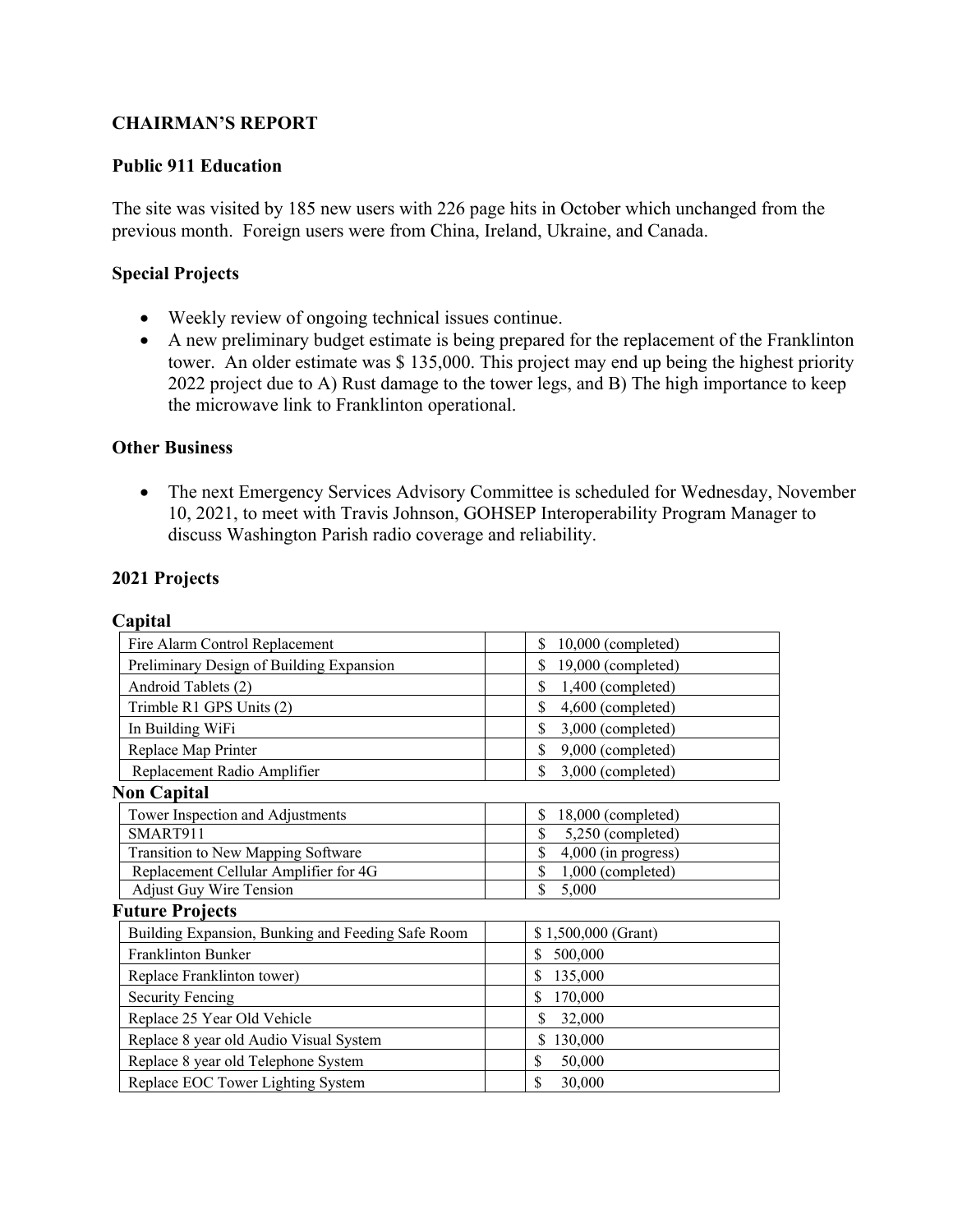Mr. Coleman called for any questions concerning the Chairman's Report. Hearing none, Mr. Coleman called for a motion to accept and approve the Chairman's report. Mr. Smith made the motion to accept and approve the Chairman's Report as given. Mr. Stogner seconded the motion. Motion passed by a unanimous vote.

# **TREASURER'S REPORT**

Mr. Harris reviewed the October, 2021, financial statements, the income and budget statements, the check register, the cash receipts, the account reconciliation statement, the YTD spending compared to the 2021 budget, the 911 funds statement with cash disbursements and the need to transfer \$ 20,000 to the LAMP dedicated capital account

Mr. Coleman called for a motion to accept and approve the Treasurer's report, the October, 2021, financial statements, income and budget statements, the check register, the cash receipts, the account reconciliation statement, the YTD spending compared to the 2021 budget, the 911 funds statement with cash disbursements and to transfer \$ 20,000 to the LAMP dedicated capital account

Mr. Harris made the motion to accept and approve the Treasurer's report, the October, 2021, financial statements, income and budget statements, the check register, the cash receipts, the account reconciliation statement, the YTD spending compared to the 911 funds statement with cash disbursements and to transfer \$ 20,000 to the LAMP dedicated capital account. Ms. Burris seconded the motion. Motion passed by a unanimous vote.

# **OLD/NEW BUSINESS**

Minda Raybourn of Minda B. Raybourn CPA gave a report on the Financial Audit for the year of 2020. She reviewed the financial statements, and all the revenues and expenditures. There were no findings.

Mr. Harris made the motion to accept the Financial Report and Review presented by Ms. Raybourn. Mr. Stogner seconded the motion. Motion passed by a unanimous vote.

Mr. Harris made the motion to engage Minda B. Raybourn CPA to perform the 2021 Financial Audit. Ms. August seconded the motion. Motion passed by a unanimous vote.

# **COMMITTEE REPORTS**

There were no committee reports.

# **PUBLIC PARTICIPATION**

There was no participation by the public.